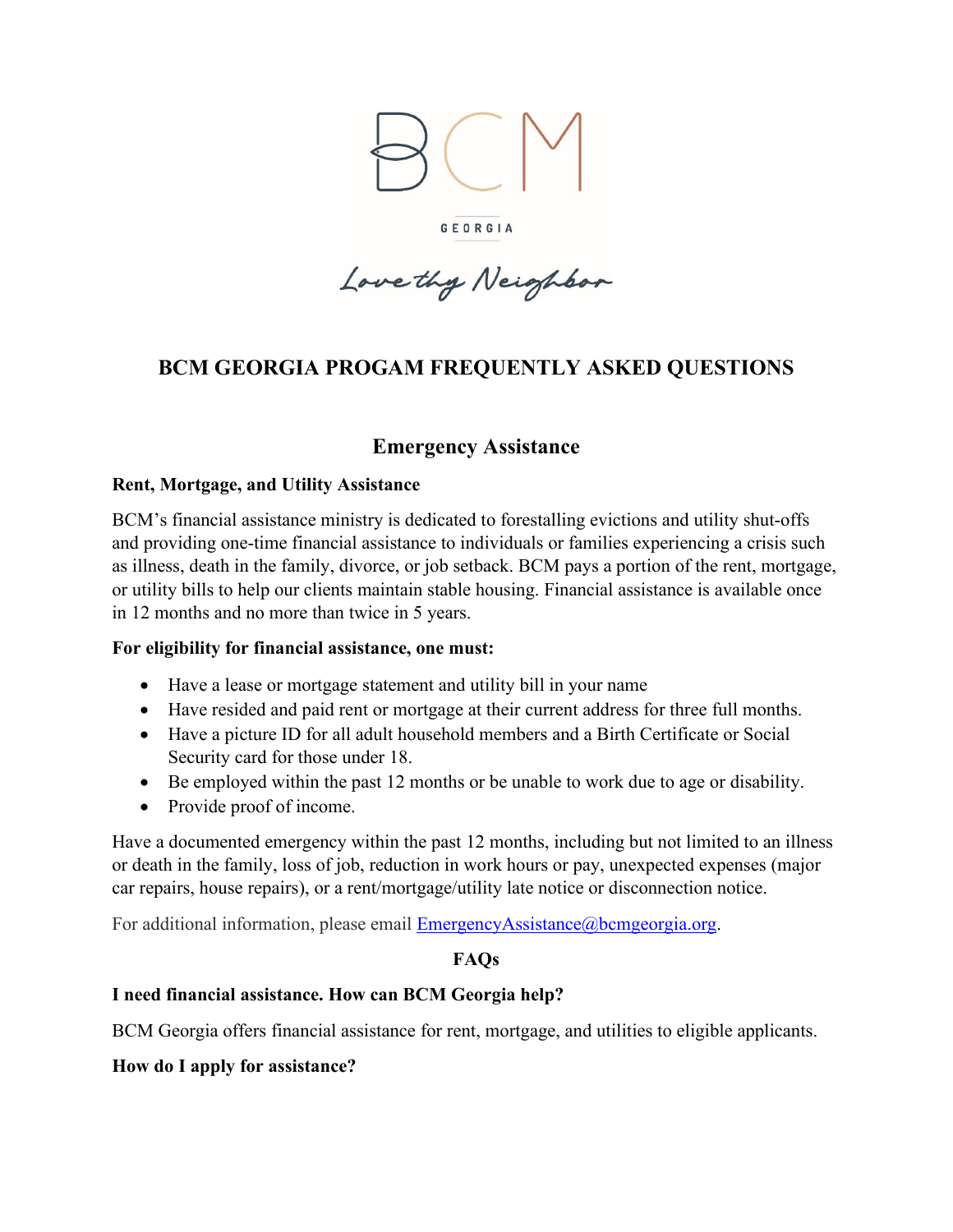Applicants must visit **b**cmgeorgia.org and click on Request Help. Then click Online Applications, Georgia Application, and follow the instructions.

## **May I call, email, or visit BCM Georgia for a financial appointment?**

Financial assistance appointments are only available by applying online at **b**cmgeorgia.org. BCM Georgia's office is closed to the public.

### **Do I need to come to the BCM Georgia office for my appointment or to submit my documents?**

All financial appointments are virtual and by phone. Documents are attached to the application and may be emailed to a drop file at the case manager's request. BCM Georgia's physical office is closed.

#### **What zip codes and counties do you assist?**

There are no zip code or county restrictions for financial assistance. However, one must live in the state of Georgia.

### **How much assistance can I receive, and how often?**

At your appointment, assistance is based on BCM Georgia's funding source and budget.

Eligible clients can receive financial assistance for rent, mortgage, or utilities once in 365 days and twice within 5 years from the date of the first assistance.

## **Do I need to repay the money?**

No, clients do not need to repay the money.

## **Does BCM Georgia pay the total amount due for rent, mortgage, or utilities?**

Eligible clients are required to pay a small portion of their balance. The client's portion is due before BCM Georgia pays the vendor.

#### **Will the funds be given to me?**

Funds are sent directly to the vendor.

## **Will my landlord need to provide documentation?**

The landlord or leasing office manager will complete a Landlord Letter which indicates how much you owe.

## **How long will it take for the vendor to receive payment?**

The time it takes for the vendor to receive payment is based on how quickly the client submits the Landlord Letter, additional documents as requested and pays their portion of the balance. The amount of money that BCM commits towards the client's bill expires within seven days of their initial appointment. The case manager will verify and process the client's documents within two days of receiving the client's information. The mailed checks typically take up to 2 weeks to be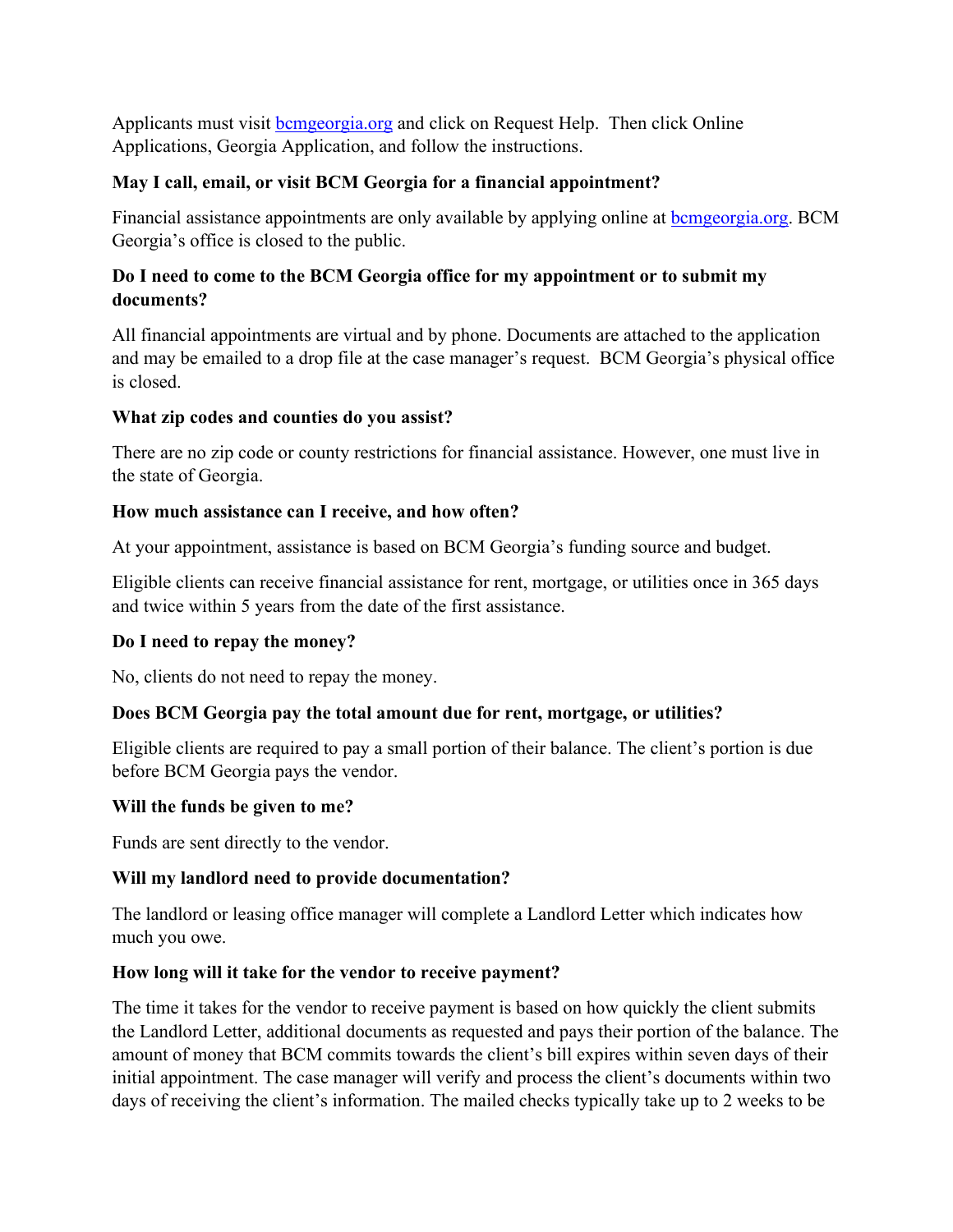delivered by the United States Postal service to the vendor. Checks that are emailed to the vendor usually take one business day.

## **Should I wait until I receive an eviction or foreclosure notice because seeking help from BCM Georgia?**

Please try to schedule an appointment at bemgeorgia.org as soon as you realize you can't make a payment.

## **When can I sign up for a financial assistance appointment?**

A limited number of appointments are available Monday through Friday. When these are full, please feel free to check back. You may also reach out to United Way 2-1-1 for help. Go to the United Way website at [www.unitedwayatlanta.org;](http://www.unitedwayatlanta.org/) scroll down the page and click on 2-1-1 Online (under Other Resources) or call (404) 614-1000 or 211 to speak with a specialist who can assist you.

# **Supportive Housing**

Through Foundation 3™, BCM helps working families experiencing homelessness or at risk of homelessness establish a solid financial foundation. The program targets three essential areas: safe housing, stable employment, and education. While enrolled in the program, participants receive financial assistance for rent and utilities for 12 months. Participants must attend weekly case management meetings that provide case-specific support.

To be eligible for participation in Foundation 3™, families must be homeless or at-risk of homelessness, parent or guardian of at least one minor child, and be employed at least 30 hours a week for three weeks.

Homeless or at risk of homelessness include:

- Lack of a fixed, regular, and adequate overnight residence, which can include living at a location not intended for human habitation
- Imminent risk of losing housing
- Currently fleeing or attempting to flee domestic or dating violence, sexual assault, stalking, or other dangerous, life-threatening situations
- Lack of reliable housing, such as staying with friends or family or living in a motel
- Moving frequently or having a history of eviction
- Periodic episodes of homelessness

For additional information, please email [Foundation3@bcmgeorgia.org.](mailto:Foundation3@bcmgeorgia.org)

#### **FAQs**

#### **I am homeless, and there are no openings in the Foundation 3™ Program. What should I do?**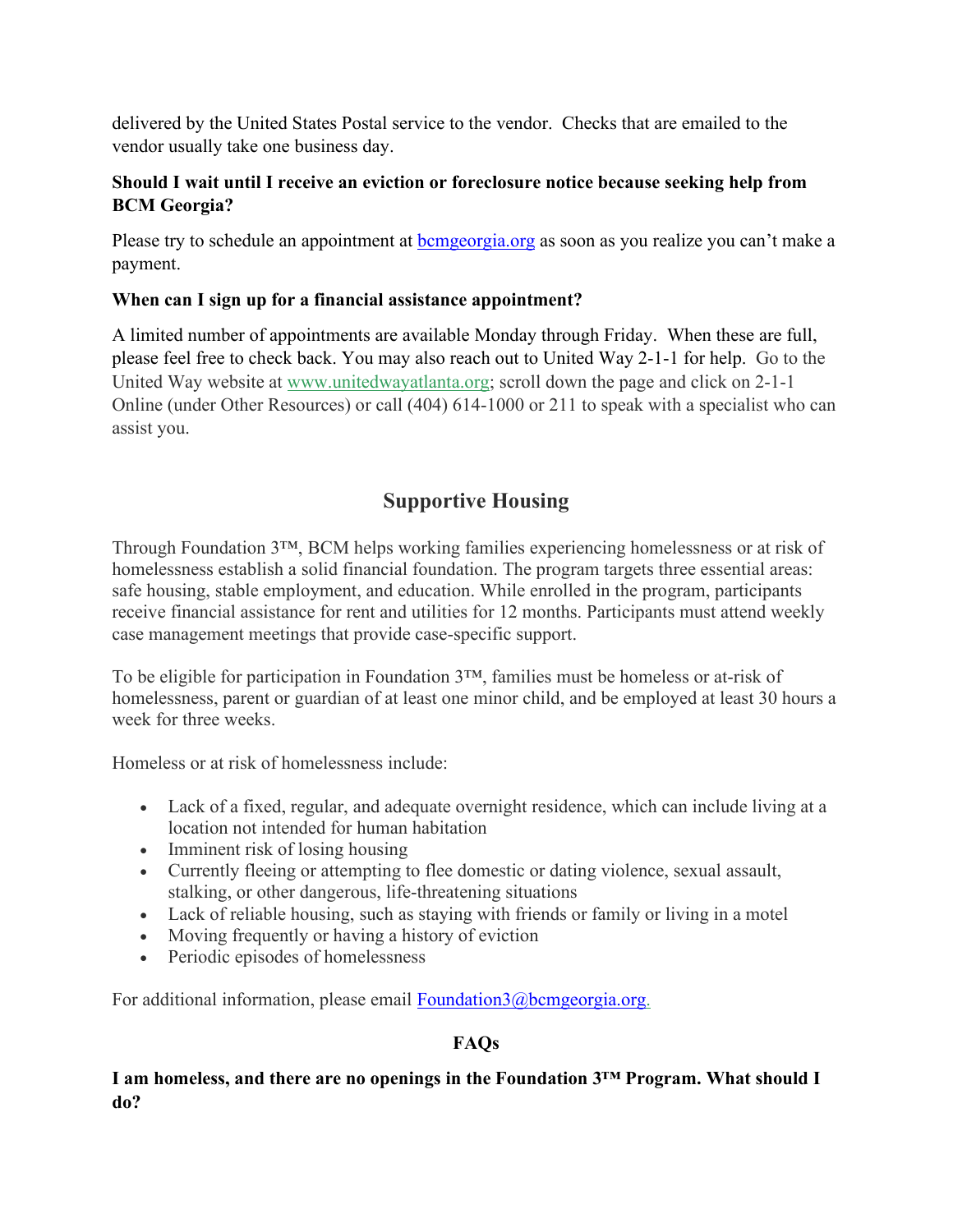Please get in touch with United Way at 2-1-1. Go to the United Way website at [www.unitedwayatlanta.org;](http://www.unitedwayatlanta.org/) scroll down the page and click on 2-1-1 Online (under Other Resources). You can also call (404) 614-1000 or 211 to speak with a specialist who can assist you.

### **Is the Foundation 3™ program a shelter?**

Foundation 3™ is not a shelter. Eligible and approved families select an apartment in a budgetfriendly county.

### **How do I apply for Foundation 3™?**

The application portal at buckheadchristianministry.org opens when families exit the program. Please check back often or email [Foundation3@bcmgeorgia.org](mailto:Foundation3@bcmgeorgia.org) for more information.

### **Does Foundation 3™ offer immediate housing?**

There is a screening process, and there must be an opening in the program.

## **When does the application portal open?**

The application portal opens when families exit the program. Families leave the program at various times because they enter at different times of the year.

### **How many families are served within 12- months?**

Fifteen families are enrolled in the program at one time.

## **Do I have to live in a shelter to be considered for the program?**

No, families must be on the brink of experiencing homelessness.

### **I am a senior with no children in need of housing. Am I eligible for the Foundation 3™ program?**

No. There must be at least one minor child in the home.

## **I am a single father of two children. Am I eligible for the Foundation 3™ program?**

The program accepts single fathers, single mothers, and married couples with at least one minor child.

#### **I am unemployed. Am I eligible?**

No, candidates must be employed at least 30 hours a week and have worked for three weeks.

#### **Will I be responsible for paying rent or any fees?**

Eligible families accepted into the program are expected to pay a monthly program fee based on their household income.

#### **How long can my family remain in the Foundation 3™ program?**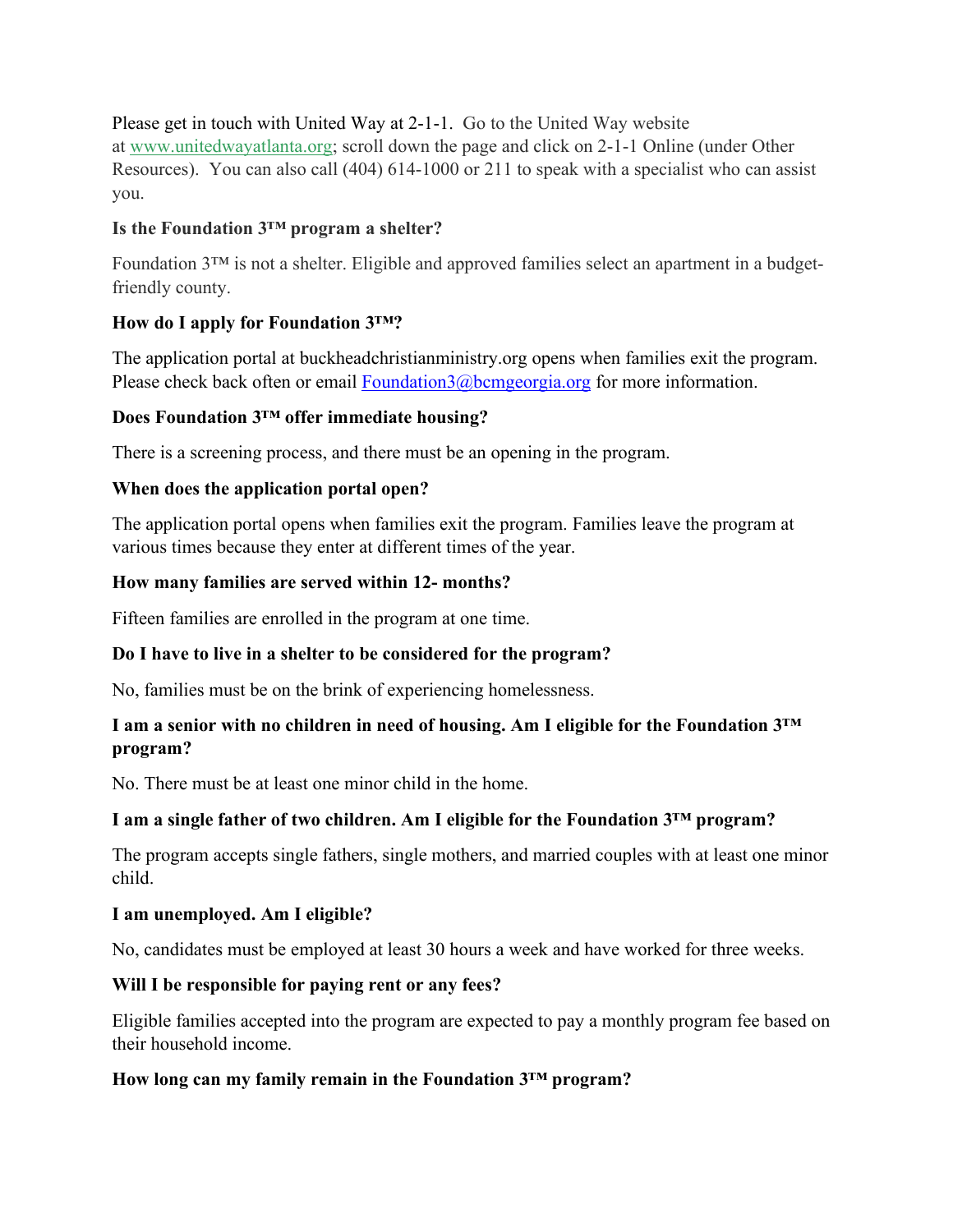Participants compliant with program policies may remain in the program for 12 months.

## **My children are enrolled in DeKalb County schools. Do I have to un-enroll my children and live in Buckhead?**

You do not have to live in Buckhead or unenroll your children from school.

## **I am a single father of eight children. Does the Foundation 3™ program accommodate a large family?**

The affordable apartments are usually 2-3 bedrooms and cannot accommodate large families. Please get in touch with United Way 2-1-1 for assistance. They may be reached at [www.unitedwayatlanta.org;](http://www.unitedwayatlanta.org/) scroll down the page and click on 2-1-1 Online (under Other Resources). You may also call (404) 614-1000 or 211 to speak with a specialist who can assist you.

### **Is there a waiting list for the Foundation 3™ program?**

There is no waiting list because we want families to continue searching for alternative housing.

# **Financial Education**

Budget for Life™ is a 12-month virtual financial education program for working individuals and families. The program focuses on helping participants build the skills, knowledge, and habits to become financially stable and make better economic decisions in the future. Participants must attend virtual or in-person meetings for case management, financial coaching sessions, and financial education classes. **Virtual or in-person meetings are at the program committee's discretion, and program participants will be informed at the time of acceptance into the program.**

Budget for Life™ is designed as a partnership. Participants must agree to commit to program policies and are required to make significant changes to their spending and financial behavior. In return, BCM provides substantial support services to help program participants reach their goals.

Candidates interested in applying for the Budget for Life™ program must meet the following guidelines:

- Have debt such as credit cards or loans
- Have a lease or mortgage in their name
- Have at least one adult in the household working full time.
- All adults in the household must be willing to participate in the program entirely.

For additional information, please email [BudgetforLife@bcmgeorgia.org.](mailto:BudgetforLife@bcmgeorgia.org)

## **FAQs**

#### **I am homeless. Can I apply for the Budget for Life™ program?**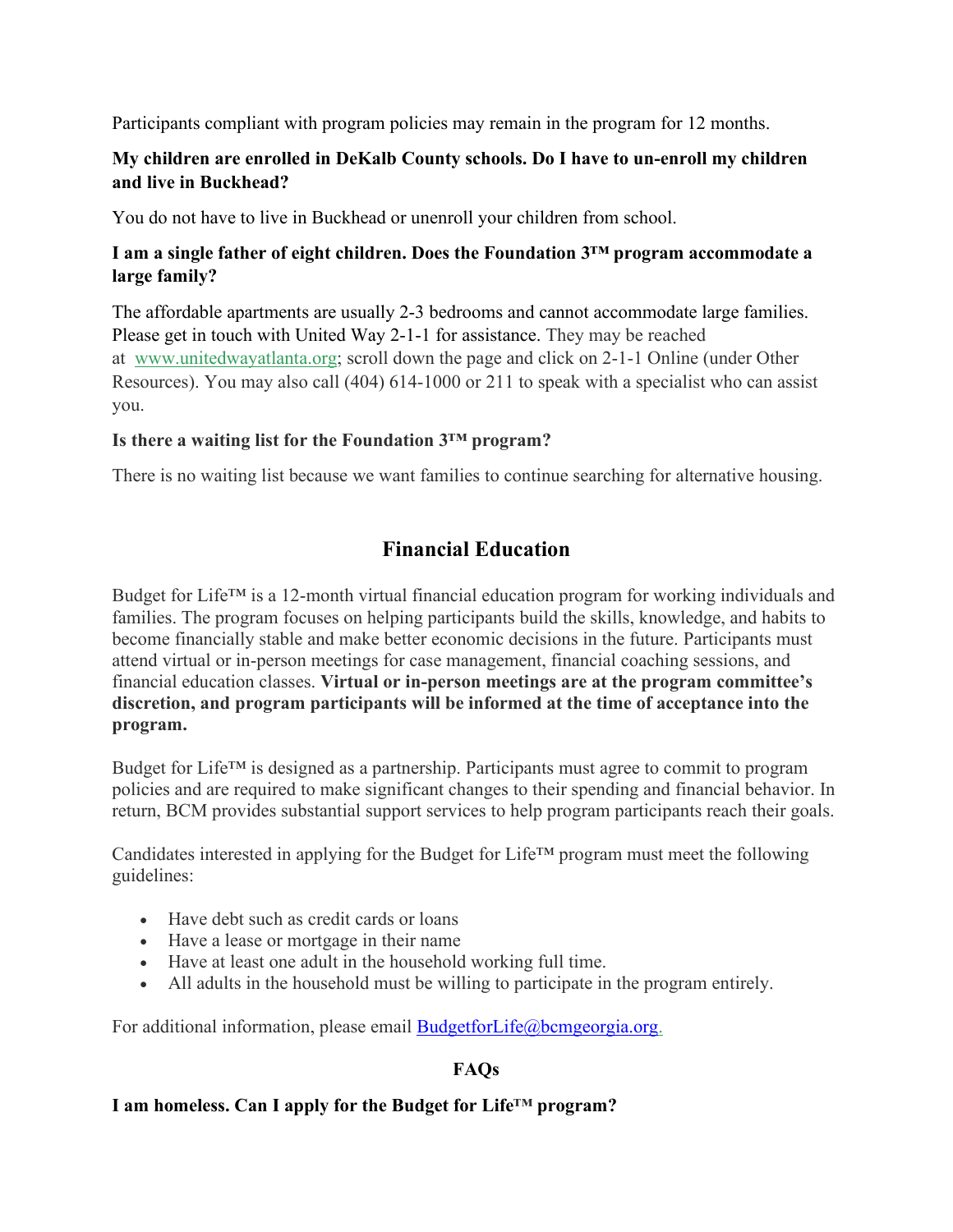The Budget for Life*™* program is designed to assist people housed and have a lease or mortgage in their name.

If you are homeless, please contact United Way at 2-1-1 for assistance. They may be reached at [www.unitedwayatlanta.org;](http://www.unitedwayatlanta.org/) scroll down the page and click on 2-1-1 Online (under Other Resources). You may also call (404) 614-1000 or 211 to speak with a specialist who can assist you.

## **I am unemployed with debt. Am I eligible for the Budget for Life™ Program?**

At least one adult household member must be employed at least 30 hours a week to be eligible.

## **I am single with no children, employed with debt. Am I eligible?**

Single and married adults with or without children who are employed and have debt are eligible to apply.

## **Will I be required to attend classes?**

Program participants must attend money management classes and meet with a financial coach and a case manager alternating weeks.

## **Will I have to attend classes and meetings in -person?**

Upon acceptance, all program participants will be informed if classes/meetings (money management classes, career development classes, financial coaching sessions, and case management meetings) are virtual or in-person.

## **Is there an income limit?**

Eligible households fall 200% below the poverty level.

## **Will I be required to develop a budget and keep track of my expenses?**

Yes, program participants must develop a monthly budget and keep track of their expenses.

## **Do I need to know how to manage my money?**

The Budget for Life program is designed to assist those with little to no money management skills or those who have the knowledge but don't know how to implement the skills.

## **Will I have to purchase any books or supplies?**

The Budget for Life*™* program supplies participants with the money management curriculum, worksheets, and other necessary materials.

## **Do I need access to the internet, a smartphone, or a laptop?**

Program participants must access internet services, a smartphone, and preferably a desktop or laptop computer.

## **How do I apply to the Budget for Life***™* **program?**